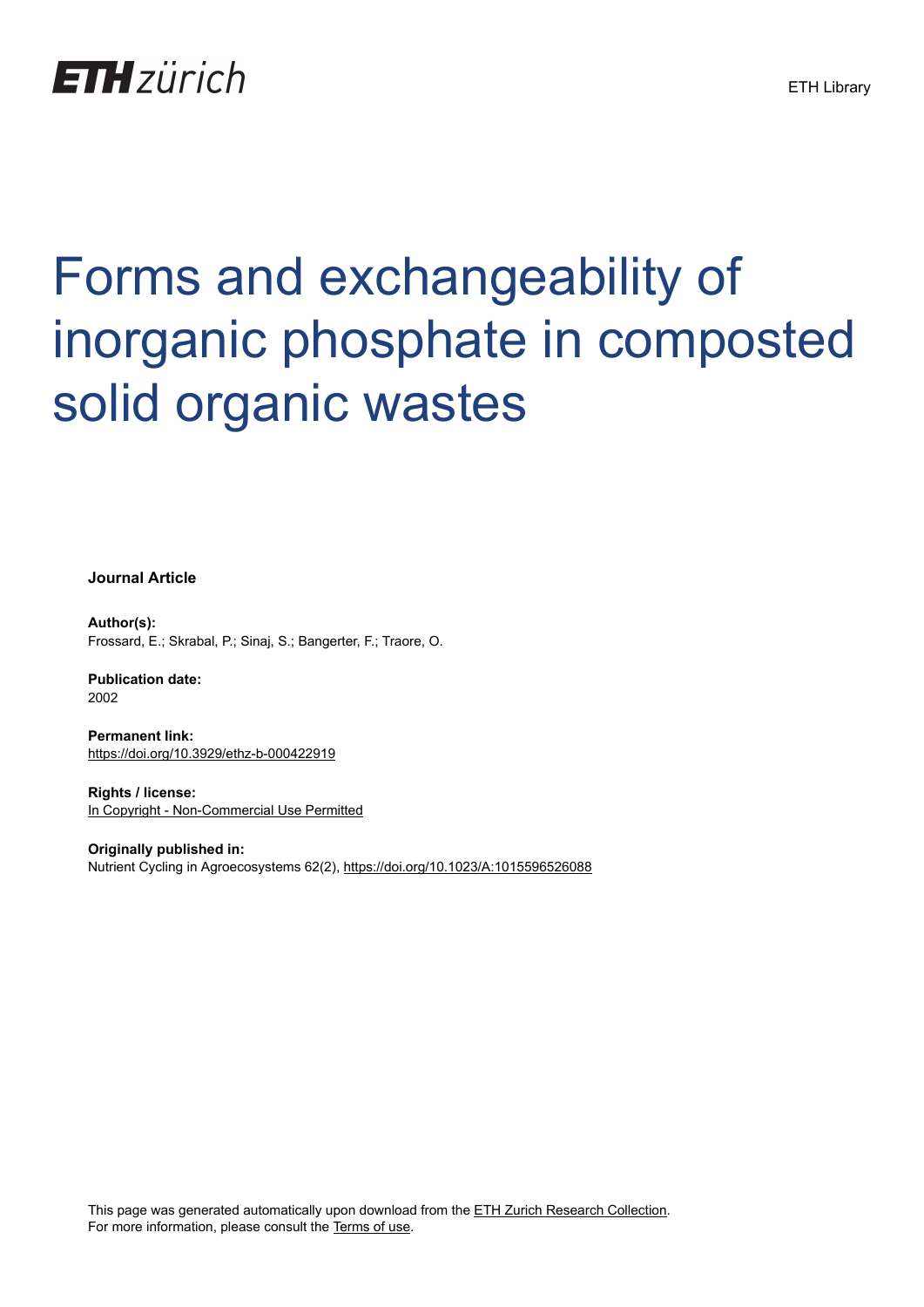

# **Forms and exchangeability of inorganic phosphate in composted solid organic wastes**

E. Frossard<sup>1,∗</sup>, P. Skrabal<sup>2</sup>, S. Sinaj<sup>1</sup>, F. Bangerter<sup>2</sup> & O. Traore<sup>1</sup>

<sup>1</sup>*Group of Plant Nutrition, Institute of Plant Sciences, Swiss Federal Institute of Technology (ETH), Research Station Eschikon, Postfach 185 CH-8315 Eschikon-Lindau, Switzerland;* <sup>2</sup>*Institute of Polymers and Laboratory of Technical Chemistry, Department of Chemistry, ETH, CH-8092 Zurich, Switzerland (*∗*Corresponding author; e-mail: emmanuel.frossard@ipw.agrl.ethz.ch)*

Received 11 May 2000; accepted in revised form 4 December 2000

*Key words:* calcium phosphates; compost, isotopic exchange, MAS <sup>31</sup>P NMR, phosphorus, sequential extraction

#### **Abstract**

Switzerland yearly produces more than 260,000 Mg of compost, two thirds of which is recycled in agriculture and horticulture. This research was undertaken to examine the forms and availability of inorganic P (Pi) in Swiss composts made from solid kitchen and garden wastes using the isotopic exchange kinetic technique, a sequential Pi extraction and magic angle spinning (MAS) solid-state  $31P$  nuclear magnetic resonance (NMR) spectroscopy. The different approaches described in this paper demonstrate the presence of a complex mixture of Pi species in the studied composts. Isotopic exchange experiments and sequential extraction showed that these composts contained relatively large concentrations of rapidly available Pi. Significant correlations were observed between the concentration of water-soluble Pi (*C*p), and the total N, C and P content of composts suggesting that organic substances partly controlled the amount of rapidly available Pi. Significant correlations were observed in alkaline composts between the amount of Pi which can not be exchanged within 3 months and the total P and Ca content. In alkaline composts solid-state MAS <sup>31</sup>P NMR results suggested the presence of a range of slightly soluble and poorly crystallized Ca-P compounds such as apatites or octacalcium phosphates and of organic P compounds. The slowly or non-exchangeable Pi present in these composts could therefore be bound to Ca in the form of apatites or octacalcium phosphates.

#### **Introduction**

Switzerland yearly produces more than 260,000 Mg compost (Candinas et al., 1999) from solid organic wastes, such as kitchen and garden wastes, which are separated at the household or industry level from other wastes and are collected by compost producers. About two thirds of the compost are then recycled in agriculture and horticulture (Candinas et al., 1999). The understanding of compost properties is important to optimize its recycling. Intensive research has been conducted on the forms of organic matter in composts and its mineralisation once added to the soil (Sikora and Yakovchenko, 1996; Gigliotti et al., 1999) and on the release of N or metals from composts to agricultural crops (Warman et al., 1995; Hadas et al., 1996; Wen et al., 1999). Less information exists on the form of phosphorus (P) in composts and on its availability to plants (Preston et al., 1986; Wen et al., 1997; Kuo et al., 1999).

To date the research on P in composts has focussed on studying P extractability using a range of chemical extractants to estimate P forms and availability to plants and on assessing P uptake by plants from various soil/compost mixtures. The amount of P which can be extracted from composts varies from 3% of total P when water is used, up to 98% when strong acids such as citric acid or HCl are used (Pommel, 1982; Kuhn et al., 1996). Kuo et al. (1999) and Traore et al. (1999) recently used sequential extractions for characterizing P forms in different compost types. These investigations suggest the presence of relatively insol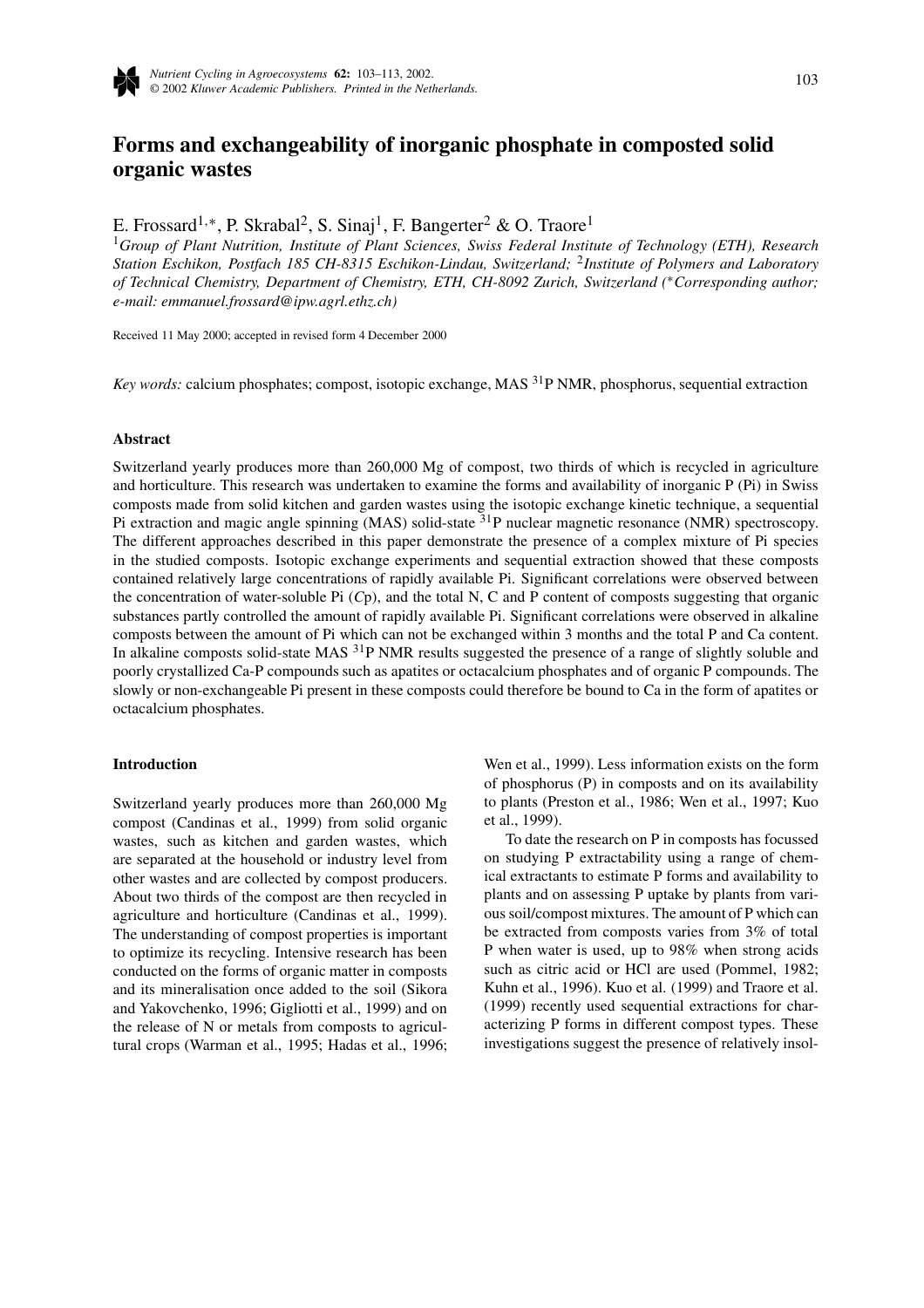uble calcium phosphates in alkaline composts (Preston et al., 1986; Traore et al., 1999). In neutral or acidic fishwaste composts Fe and Al species could also control the inorganic P concentration in solution (Kuo et al., 1999). A single study of P forms with  $^{31}P$  NMR spectroscopy showed the presence of orthophosphate, calcium phosphate and organic phosphate in composts prepared from peat and wastes of the fish and crab processing industry (Preston et al., 1986). Use of isotopic exchange kinetics suggests that compost inorganic P (Pi) is composed of a continuum of Pi species, some of them are very rapidly exchangeable with Pi in the solution, while a majority of them are slowly or not at all exchangeable with Pi in the solution (Traore et al., 1999). The amount of P taken up by a plant from a soil/compost mixture has been shown to vary from 10 to 264% of the amount of P taken up from a water-soluble mineral fertilizer at comparable P application rates (Pommel, 1982; Sikora et al., 1982; Bezzola et al., 1994). This large variability is partly related to the differences in compost properties but also to the various methodologies and systems (plant species, soil types) used in these studies. This paper examines the forms and availability of inorganic P in Swiss composts from solid organic wastes while the fate of compost-P in soil/plant systems is studied in the following paper (Sinaj et al., 2001). In the present work, the forms and availability of Pi from a collection of composts are studied (i) by assessing the exchangeability of inorganic P using the isotopic exchange kinetic technique as proposed by Traore et al. (1999), (ii) by correlation analysis between selected chemical characteristics of the composts and the amount of P exchangeable after various times, (iii) by sequentially extracting Pi forms and (iv) by using MAS solid-state 31P NMR spectroscopy to characterize P species in unextracted compost samples, and after various steps of the sequential extraction.

#### **Material and methods**

#### *Composts*

Sixteen composts were collected. The origin of each compost, the composted materials, and the composting processes are summarized in Table 1. Samples were taken from at least five points along each compost row just after it was turned, and from at least five points at 50 cm depth in each pile. The samples were then homogenized, dried at 20 ◦C and sieved at 2 mm.

#### *Analysis*

Total nitrogen and carbon were analyzed with a Carlo Erba C/N analyzer. The total Ca, Mg, Fe and Al were extracted from ash with hot concentrated (11.3 *M*) HCl after sample ignition at  $600 \degree$ C during 6 hours, and measured by Inductively Coupled Plasma-Atomic Emission Spectroscopy. The total P content of composts was measured after digestion in hot concentrated (11.6 M) HClO4. The organic P content was determined according to Saunders & Williams (1955) and the inorganic P was calculated as the difference between total P and organic P. These data and the pH of the composts are given in the Table 2.

The sequential Pi extraction of Traore et al. (1999) was carried out with composts 1, 2, 8 and 14 at a compost/solution ratio of 1:200 (g:ml). Samples were first extracted with distilled water, followed by NaHCO<sub>3</sub> (0.5 *M* at pH 8.5), by NaOH (0.1 *M*) and finally by HCl (1 *M*). Each extraction was carried out during 16 h. After each extraction the supernatant liquid was separated from the solid by centrifugation and filtration through a 0.2  $\mu$ m membrane and its inorganic P concentration determined using a colorimetric method (John, 1970). According to Frossard et al. (1996), water and  $NaHCO<sub>3</sub>$  extractable Pi is rapidly plant available, NaOH extractable Pi is bound to Fe or Al oxides or to organic substances and HCl extractable Pi is associated with calcium in the form of slightly soluble compounds such as apatites or octacalcium phosphate. The amount of residual Pi was calculated as the difference between total Pi and the amount of Pi extracted with water, NaHCO<sub>3</sub>, NaOH and HCl.

#### *Isotopic exchange kinetics*

The theory underlying the use of this method has been described before (Fardeau, 1996). When  ${}^{33}PO_4{}^{3-}$  is added carrier-free to a compost-solution system at a steady-state the radioactivity in solution decreases with time  $t$  (in minutes) according to Equation  $(1)$ (Traore et al., 1999),

$$
\frac{r(t)}{R_0} = \frac{[r_{1\text{min}}]}{R_0} \times t^{-n},\tag{1}
$$

where R is the total introduced radioactivity (MBq);  $r_{1min}$  and  $r(t)$  are the radioactivity (MBq) remaining in the solution after 1 and *t* minutes, respectively; and *n* describes the rate of disappearance of the tracer from the solution after 1 min.

The quantity E(t) (g P kg<sup>-1</sup> dry matter compost) of isotopically exchangeable phosphate at a time *t* can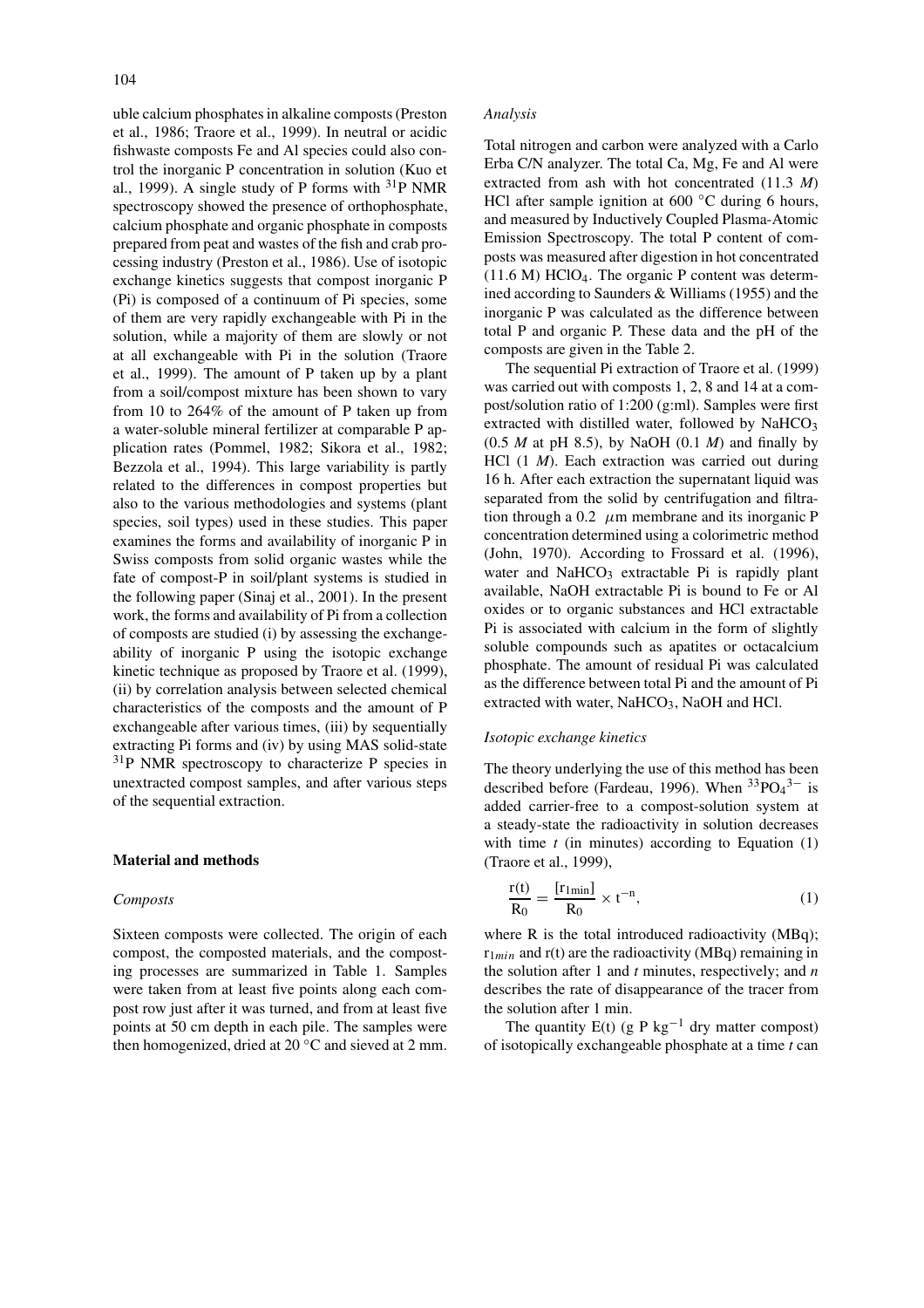| Compost | Origin     | Substrate                                                | Process                                                                                  | Duration   |
|---------|------------|----------------------------------------------------------|------------------------------------------------------------------------------------------|------------|
| 1       | Eglisau    | Solid urban organic wastes                               | Composted in pile, turned over each 2nd week                                             | 6 weeks    |
| 2       | Zurich     | Solid urban organic wastes                               | Semi-anaerobic digestion for 2 weeks and aerobic<br>for 6 weeks, stabilization with lime | 8 weeks    |
| 3       | Zurich     | Solid urban organic wastes                               | Semi-anaerobic digestion for 2 weeks and aerobic<br>for 4 weeks, stabilization with lime | 6 weeks    |
| 4       | Fehraltorf | Solid urban organic and woody wastes                     | Composted in row, turned over once a week                                                | 10 weeks   |
| 5       | Fehraltorf | Solid urban organic and woody wastes                     | Composted in row, turned over once a week                                                | 9 weeks    |
| 6       | Fehraltorf | Garden and woody wastes, farmyard manure                 | Composted in pile, low pressure forced aeration                                          | 18 days    |
| 7       | Fehraltorf | Solid urban organic wastes                               | Composted in row, turned over once a week                                                | 14 weeks   |
| 8       | Fehraltorf | Solid urban organic and woody wastes,<br>farmyard manure | Composted in row, turned over every 2nd day                                              | 6 months   |
| 9       | Fehraltorf | Solid urban organic and woody wastes                     | Composted in row, turned over once a week                                                | 9 weeks    |
| 10      | Fehraltorf | Solid urban organic and woody wastes                     | Composted in row, turned over once a week                                                | 10 weeks   |
| 11      | Fehraltorf | Solid urban organic and woody wastes,<br>farmyard manure | Composted in row, turned over once a week                                                | 14 weeks   |
| 12      | Fehraltorf | Woody wastes                                             | Composted in row, turned over once a week                                                | 18 weeks   |
| 13      | Fehraltorf | Solid urban organic wastes                               | Composted in row, turned over once a week                                                | 4 weeks    |
| 14      | Leibstadt  | Solid urban organic wastes, coco nut fibers              | Composted in pile (semi-anaerobic)                                                       | 7 months   |
| 15      | Leibstadt  | Solid urban organic wastes, and rice straw               | Composted in pile (semi-anaerobic)                                                       | 6.5 months |
| 16      | Leibstadt  | Solid urban organic and woody wastes                     | Composted in pile (semi-anaerobic)                                                       | 2 years    |

*Table 1.* Origin, substrates, and composting processes used in the fabrication of the studied composts

*Table 2.* pH, total C, N, Ca, Fe, Al, Mg, P and total inorganic P concentrations (g kg<sup>-1</sup> DM) in the studied composts

| Compost        | pH  | C     | N    | Ca    | Fe   | Al   | Mg   | Total P | Inorganic P |
|----------------|-----|-------|------|-------|------|------|------|---------|-------------|
| 1              | 8.8 | 232.4 | 16.6 | 42.9  | 10.7 | 11.6 | 6.3  | 3.24    | 2.75        |
| $\overline{2}$ | 8.6 | 189.6 | 13.1 | 183.9 | 4.1  | 3.9  | 6.4  | 3.40    | 2.99        |
| 3              | 8.0 | 265.0 | 13.8 | 107.0 | 6.5  | 5.9  | 8.2  | 3.44    | 2.70        |
| $\overline{4}$ | 8.4 | 173.7 | 12.3 | 38.1  | 12.7 | 11.9 | 8.5  | 2.96    | 1.91        |
| 5              | 7.7 | 185.9 | 9.7  | 44.7  | 15.5 | 13.7 | 8.7  | 3.43    | 1.97        |
| 6              | 8.2 | 305.6 | 14.7 | 34.6  | 8.9  | 8.9  | 5.5  | 3.94    | 2.15        |
| 7              | 8.2 | 216.2 | 13.1 | 42.6  | 12.0 | 11.8 | 9.4  | 2.25    | 2.14        |
| 8              | 8.8 | 162.3 | 13.8 | 44.5  | 14.8 | 13.8 | 10.3 | 3.75    | 2.52        |
| 9              | 7.7 | 214.1 | 11.0 | 39.3  | 13.6 | 11.7 | 8.7  | 2.53    | 1.53        |
| 10             | 8.4 | 175.9 | 12.2 | 38.9  | 11.5 | 12.0 | 7.7  | 3.08    | 2.05        |
| 11             | 8.4 | 172.5 | 13.0 | 44.0  | 15.3 | 12.8 | 10.0 | 3.44    | 2.26        |
| 12             | 7.6 | 157.1 | 8.2  | 42.5  | 16.4 | 13.8 | 12.3 | 2.61    | 1.53        |
| 13             | 6.3 | 301.6 | 26.4 | 44.2  | 6.3  | 5.9  | 7.2  | 7.19    | 5.08        |
| 14             | 8.0 | 169.3 | 8.3  | 115.0 | 15.1 | 8.5  | 6.8  | 4.78    | 3.71        |
| 15             | 8.2 | 188.8 | 11.6 | 70.2  | 11.2 | 9.9  | 5.0  | 3.04    | 2.06        |
| 16             | 7.4 | 87.8  | 6.6  | 19.5  | 9.8  | 8.9  | 3.3  | 2.09    | 1.59        |
|                |     |       |      |       |      |      |      |         |             |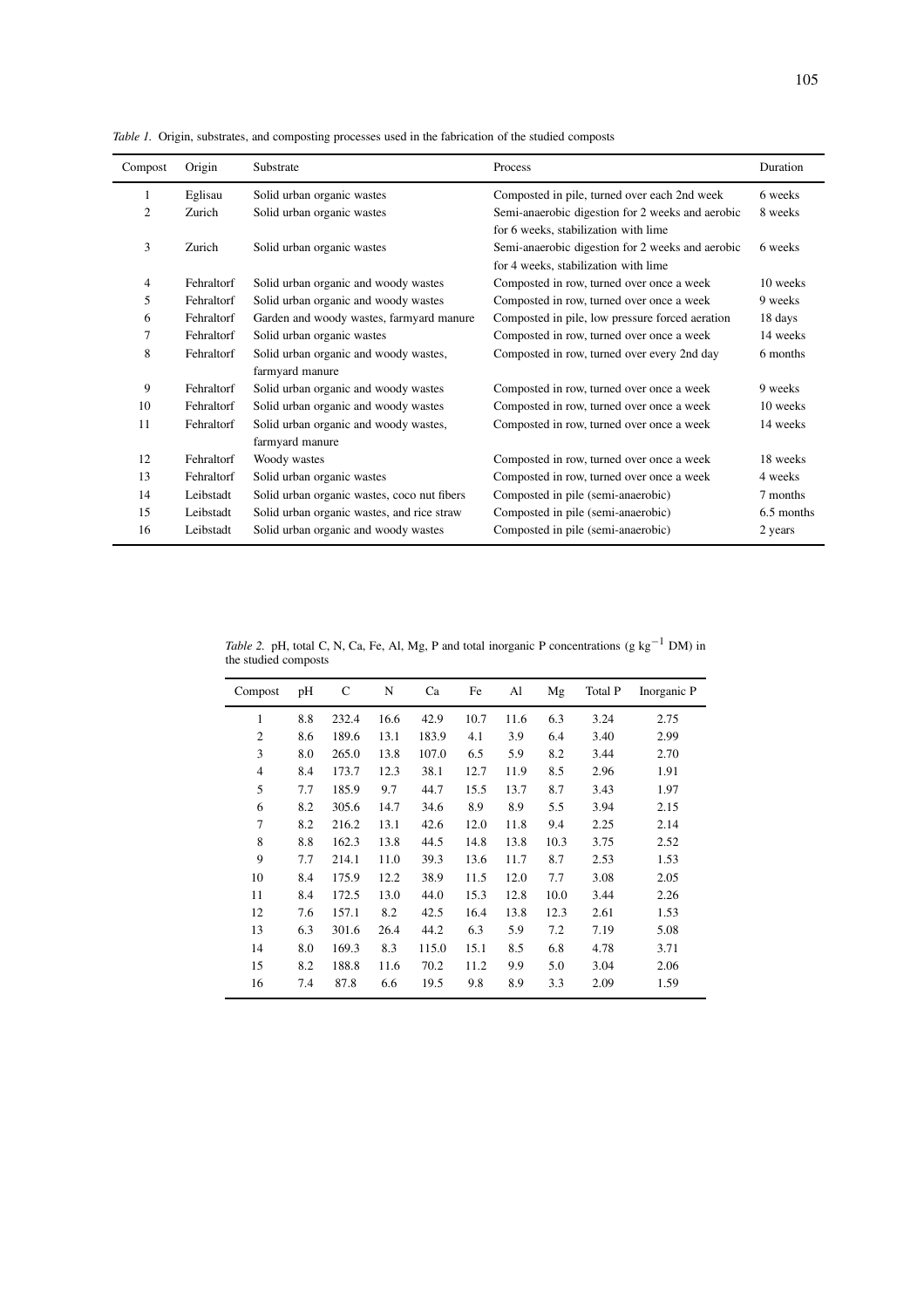be calculated by Equation (2), assuming that  ${}^{31}PO_4{}^{3-}$ and  $33PO<sub>4</sub>$ <sup>3–</sup> ions have the same fate in the studied system.

$$
E(t) = 100 \times Cp \times \frac{[R_0]}{r(t)} \times t^n
$$
 (2)

In (2) *C*p is the concentration of water-soluble phosphate (g P  $l^{-1}$ ). The factor of 100 arises from the compost/solution ratio of 1 g dry matter of compost in 100 ml of water so that  $100 \times Cp$  is equivalent to the water-soluble phosphate content of the compost expressed in g  $P$  kg<sup>-1</sup>. Isotopically exchangeable phosphate was divided into three pools as described by Traore et al. (1999): the pool of free phosphate that was approximated by the quantity  $E_{1min}$  of phosphate isotopically exchangeable within 1 min, the pool of phosphate exchangeable between 1 min and 3 months E1*min*−3*mo* and the pool of phosphate that is not isotopically exchangeable within 3 months E*>*3*mo*. The amount of P present in the pool E1*min*−3*mo* was calculated as the difference between  $E_{3mo}$  and  $E_{1min}$ , which themselves were calculated with Equation (2). The amount of phosphate that can not be isotopically exchanged within 3 months E*>*3*mo* was calculated as the difference between the total inorganic P and the amount of P exchangeable within 3 months.

Compost/water suspensions with a compost/solution ratio of 1:99 (g:ml) were first shaken during 17 h. At  $t = 0$  minute, 1 ml of solution containing 0.1 MBq carrier free  $33PO<sub>4</sub>$ <sup>3-</sup> diluted in water was introduced into the suspension, which was then stirred. Samples were taken from the suspension after 1, 10, 40 and 100 min, filtered through a 0.2  $\mu$ m membrane and the radioactivity r(t) remaining in the solution was analyzed by scintillation counting. The parameter n was deduced from linear regression analysis of  $log(r(t)/R_0)$ as a function of  $log(t)$ . At the end of the experiment, the suspension was filtered through a 0.025  $\mu$ m membrane and the Pi concentration in the solution (*C*p) was measured by a colorimetric method (John, 1970).

## *Solid-state MAS* <sup>31</sup>*P NMR spectroscopy*

All spectra were obtained on a Bruker AMX 400 WB spectrometer (9.395 T, 161.98 MHz for  $31P$ ). Samples were spun in zirconium rotors (7 Mm OD) at the Magic Angle  $(54.74°)$  with 6, 7 or 8 kHz, respectively. Unless stated otherwise, compost samples were submitted to two types of pulse sequences: a single pulse sequence (SP, 3.5  $\mu$ s pulse length, i.e. ca. 60 $\degree$  pulse angle) and a relaxation delay of 20 s for  $31P$  nuclei, and a cross-polarization sequence (CP, contact time of 2 ms) with a relaxation delay of 3 s for  ${}^{1}H$  nuclei. In both cases high-power proton decoupling was applied during the acquisition time. The single pulse sequence enabled to observe all types of  $31P$  nuclei present in the samples, while the CP sequence was used to selectively observe the <sup>31</sup>P nuclei located in close vicinity (within a few angstroms) of  ${}^{1}H$  nuclei. Chemical shifts  $(\delta$  in ppm) were measured relative to external  $NH_4H_2PO_4$  which itself is observed 0.72 ppm downfield from external 85% aqueous H3PO4. The given chemical shifts refer to  $H_3PO_4$ at 0 ppm. Peaks were further characterized by their width at half-height  $(\Delta v_{1/2}$  in Hz) and, for obtaining a very approximate measure of the P content (neglecting the various, possibly different relaxation times and/or the crosspolarization rates), by the signal/noise ratio (S/N) which was calculated from the usual equation  $(3)$ .

$$
S/N = 2.5 \times peak \text{ height} / \text{ maximum noise width}
$$
\n(3)

Finely ground, air-dried samples of the composts 1, 2, 8 and 14 were analyzed in addition to the solid residues obtained after the first  $3$  steps (H<sub>2</sub>O,  $NaHCO<sub>3</sub>$  and NaOH) of the sequential extraction of composts 1 and 2. For chemical shift comparisons also the solid-state  $31$ PNMR spectra of eight reference substances were measured:  $Ca(H_2PO_4)_2.H_2O$  (Fluka AG, 92% purity), CaHPO<sub>4</sub>.2H<sub>2</sub>O (Merck AG, quality extrapure), deoxyribonucleic acid from herring sperm (DNA, Sigma), myo-inositol hexaphosphate (I6P, Sigma, 90% purity), an hydroxyapatite from the Swiss canton of Uri (OHA), two fluoroapatites (FA1 and FA2) from the Swiss canton of Tessin, and a fluoroapatite (FA3) from a Florida phosphate rock (US National Institute of Standards and Technology).

#### *Statistical analysis*

Correlation analysis between chemical characteristics of the composts (Table 2) and the parameters obtained from the isotopic exchange experiments was done in the general linear regression model (SYSTAT 6.0, 1996). Average coefficients of variation (CV) of 5, 14, and 18% were obtained for  $r_{1min}$  /R<sub>0</sub>, *C*p and n, respectively. Average CV of 9, 13, 15, 6, and 22% were obtained for total P, inorganic P, E1*min*, E1*min*−3*mo* and E*>*3*mo*, respectively. The statistical significance indicated a 0.05 probability level.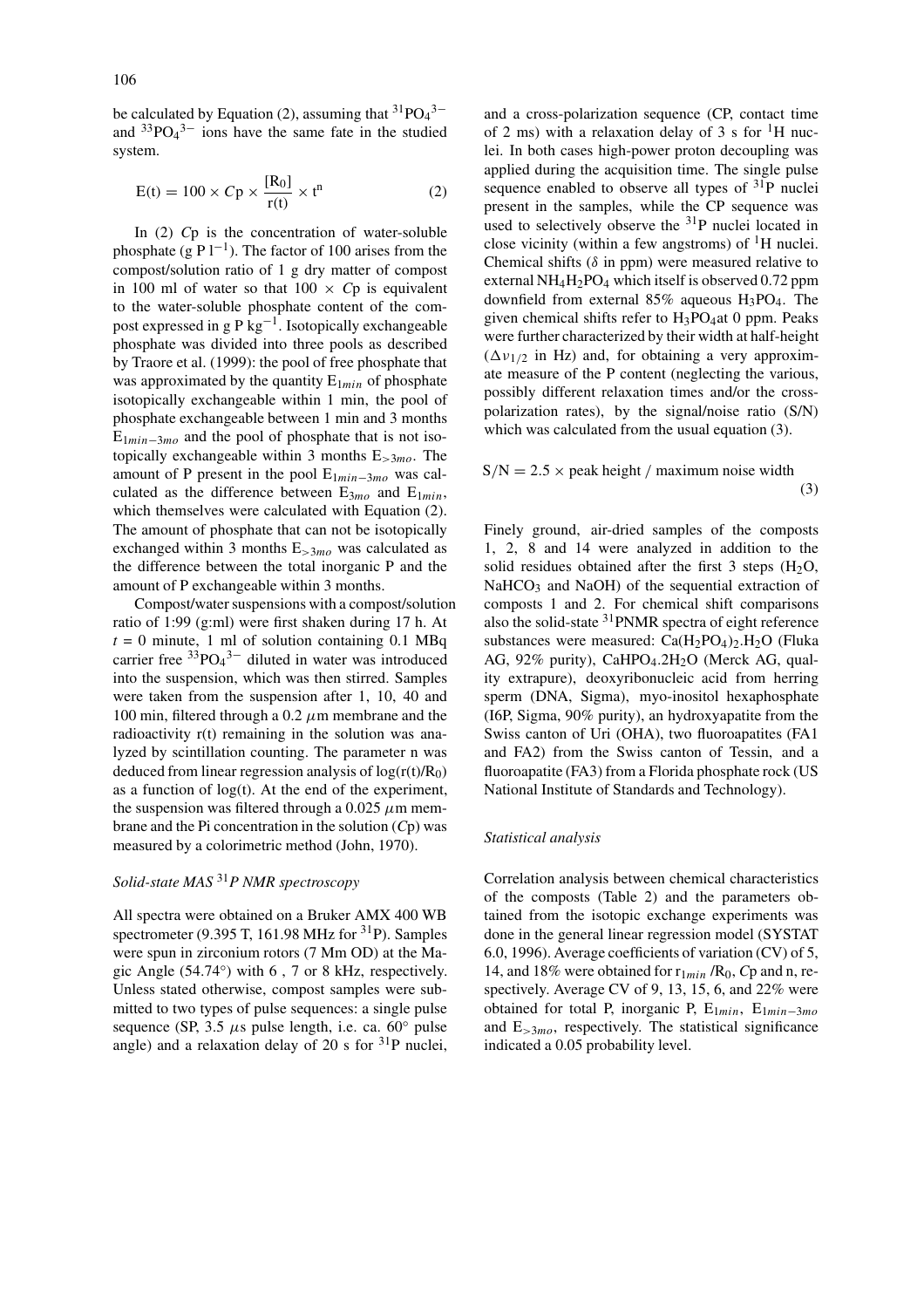#### **Results and discussion**

#### *Total P and Inorganic P*

Total P varied between 2.09 and 7.19 g  $kg^{-1}$  dry matter (DM) with a mean value of 3.45 (Table 2). Inorganic P ranged between 54.6 and 95.1% of the total P with a mean value of 70.6%. These results are in agreement with those reported in literature for fresh and air-dried composts (Preston et al., 1986; Kuhn et al., 1996; Kuo et al., 1999; Traore et al., 1999) and confirm that the larger part of the P content in composts is present in inorganic forms. However as air-drying of plant litter or organic matter-rich soils induces the release of orthophosphate to the solution due to organic and microbial P mineralisation (Grierson et al., 1998), air-drying might have resulted in a slight overestimation of mineral P forms in composts.

#### *Pi exchangeability*

The proportion of radioactivity remaining in solution after 1 min of isotopic exchange  $(r_{1min} / R_0)$  ranged between 0.8 and 1.0. The rate of radioactivity decrease from the solution after the 1st minute of exchange (n) was between  $0.02$  and  $0.06$ , except  $0.10$  and  $0.17$ for composts 16 and 14, respectively (Table 3). The mean concentration of Pi in solution (*C*p) reached 3.05 mg P l−<sup>1</sup> representing in average 8.8% of the total P. The proportion of Pi isotopically exchangeable within 1 min,  $E_{1min}$ , varied between 2.5 and 16.4% of total P. The proportion of Pi isotopically exchangeable between 1 min and 3 months, E1*min*−3*mo*, varied between 3.1 and 17.1% of total P. Finally the proportion of Pi which could not be isotopically exchanged within 3 months, E*>*3*mo*, varied between 40.9 and 77.3% of compost total P.

These results show that in comparison to soils, composts contain a relatively large fraction of Pi ions that are instantaneously available to plants. However, the largest fraction of Pi species is trapped in physicochemical environments which strongly hinder their exchangeability with solution-Pi.

#### *Relation between Pi exchangeability and some chemical properties of composts*

The parameters  $r_{1min}$  /R<sub>0</sub> and n showed too little variation in this group of composts to be studied by correlation analysis. There is a positive correlation between the concentration of Pi in the solution (*C*p) and the total N content (Figure 1). Linear correlations,



*Figure 1.* Relation between the concentration of water-extractable inorganic P (*C*p) in composts and their total N content.



*Figure 2.* Relation between the total P content (total P) and the calculated amount of Pi which can not be isotopically exchanged within 3 months  $(E_{>3mo})$  in the studied composts.

although with much lower coefficients, were also observed between *C*p and total C  $(r^2=0.48)$  and between  $Cp$  and total P ( $r^2$ =0.47). Similar correlations were obtained between the total contents of C, N and P and  $E_{1min}$  since the ratio  $r_{1min}$  /R<sub>0</sub> varied between 0.8 and 1.0. These results suggest that the amount of organic matter in the composts controls the concentration of Pi in the solution. This could be due to (i) the composition of the organic wastes themselves since these are the original sources of N and P of the composts (while some of the C was added in composts 2 and 3 as lime during composting), (ii) to the inhibitory effect of organic substances on the precipitation of Pi in insoluble forms such as apatite or octacalcium P (Inskeep and Silvertooth, 1988), and/or (iii) to mineralisation of organic and microbial P caused by air-drying the composts before analysis (Grierson et al., 1998). The observed correlation between total N and *C*p is strong enough to use the total N for this type of composts as a predictor for the amount of rapidly plant-available Pi.

The quantity of P, which could not be exchanged within 3 months E*>*3*mo*, is positively correlated to total P (Figure 2) and total Ca (Figure 3). The outlier which is encircled in Figure 3, is the only compost exhibiting a pH lower than 7. A weak positive correlation was also observed between  $E_{>3mo}$  and total N ( $r^2$ =0.40), while a weak negative relation was observed between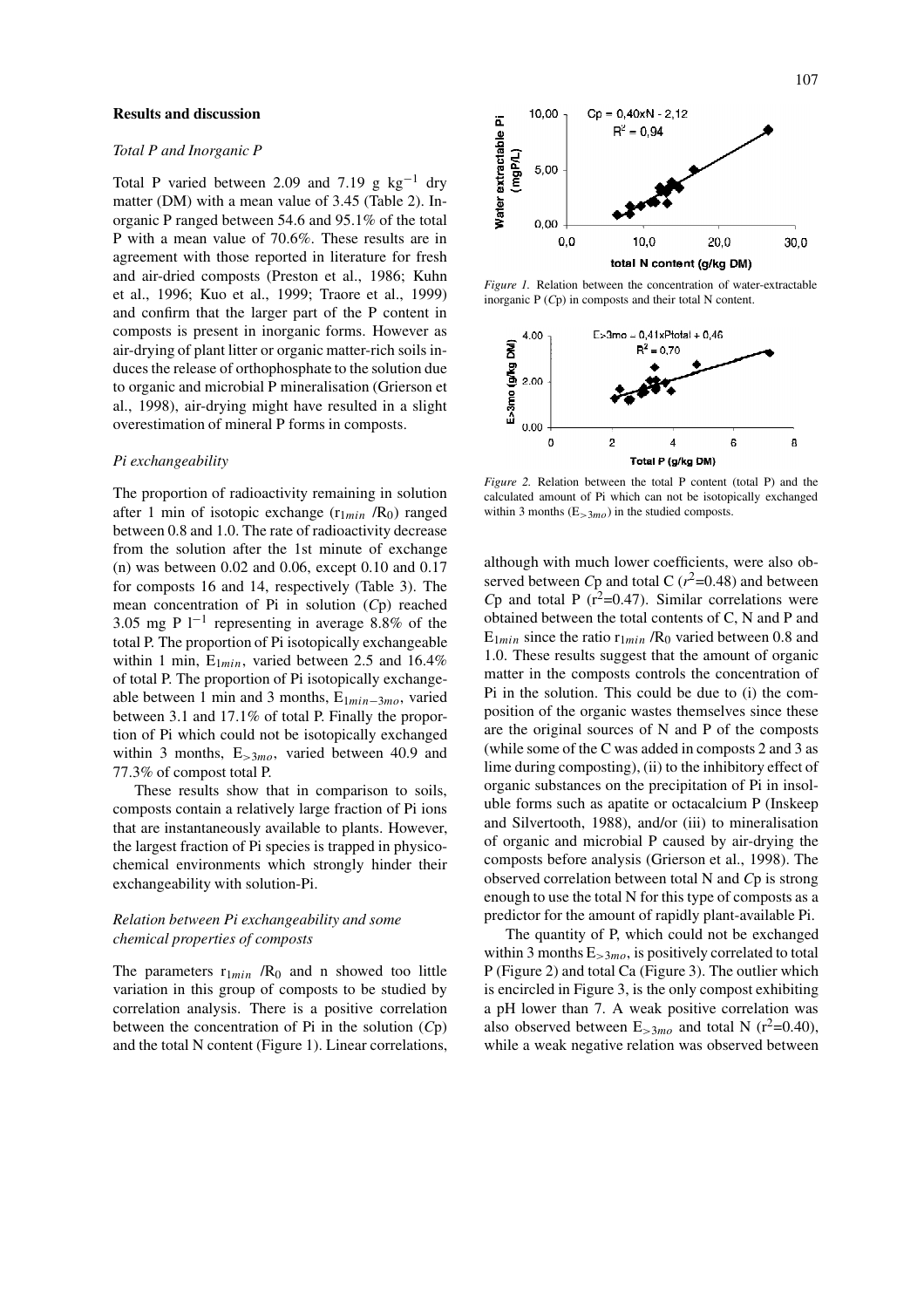*Table 3.* Fraction of radioactive P remaining in the solution after 1 min of isotopic exchange  $(r_{1min} / R_0)$ , factor describing the disappearance of radioactive P from the solution after 1 min of isotopic exchange (n), concentration of Pi in the solution (*C*p, mg l<sup>−1</sup>), quantity of P (g kg<sup>-1</sup> DM) isotopically exchangeable within 1 min (E1*min*), exchangeable between 1 min and 3 months (E1*min*−3*mo*), not exchanged within 3 months (E*>*3*mo*) in the studied composts

| Compost        | $r_{1min}$ /R <sub>0</sub> | $\mathbf n$ | Cp   | $E_{1min}$ | $E_{1min-3mo}$ | $E_{>3mo}$ |
|----------------|----------------------------|-------------|------|------------|----------------|------------|
| $\mathbf{1}$   | 0.96                       | 0.02        | 5.05 | 0.53       | 0.16           | 2.06       |
| 2              | 0.97                       | 0.05        | 1.99 | 0.21       | 0.16           | 2.63       |
| 3              | 1.00                       | 0.04        | 3.92 | 0.39       | 0.22           | 2.09       |
| $\overline{4}$ | 0.98                       | 0.03        | 3.03 | 0.31       | 0.14           | 1.46       |
| 5              | 0.95                       | 0.05        | 1.73 | 0.18       | 0.14           | 1.65       |
| 6              | 0.94                       | 0.03        | 3.39 | 0.36       | 0.18           | 1.61       |
| 7              | 0.98                       | 0.03        | 3.26 | 0.33       | 0.12           | 1.69       |
| 8              | 0.95                       | 0.03        | 3.64 | 0.38       | 0.17           | 1.97       |
| 9              | 0.97                       | 0.04        | 2.06 | 0.21       | 0.12           | 1.20       |
| 10             | 0.98                       | 0.03        | 3.43 | 0.35       | 0.14           | 1.56       |
| 11             | 0.98                       | 0.04        | 3.00 | 0.31       | 0.18           | 1.77       |
| 12             | 0.95                       | 0.04        | 1.73 | 0.18       | 0.13           | 1.22       |
| 13             | 0.94                       | 0.06        | 8.68 | 0.92       | 0.90           | 3.26       |
| 14             | 0.80                       | 0.17        | 0.99 | 0.12       | 0.82           | 2.77       |
| 15             | 0.96                       | 0.04        | 2.03 | 0.21       | 0.11           | 1.74       |
| 16             | 0.90                       | 0.10        | 0.92 | 0.10       | 0.22           | 1.27       |



*Figure 3.* Relation between the total Ca content (total Ca) and the calculated amount of Pi which can not be isotopically exchanged within 3 months  $(E_{>3m\rho})$  in the studied composts. The correlation equation was calculated without the encircled point of compost 13, which was the only compost with a pH lower than 7.

 $E_{>3mo}$  and total Al ( $r^2$ =0.42). These results suggest that in the alkaline composts studied in this work the amount of slowly exchangeable Pi was controlled by the total amount of P and Ca present. Finally, no relationship could be observed between E1*min*−3*mo* and any of the compost properties shown in Table 2.

#### *Sequential extraction of inorganic P in 4 composts*

Almost all the inorganic P was sequentially extracted from the 4 compost samples 1, 2, 8 and 14 (Table 4).

The amount of water-extractable Pi ranged between 3.2 and 19.6% of the total Pi content. The amount of bicarbonate-extractable Pi varied between 26.1 and 34.5%, NaOH-extractable Pi varied between 7.9 and 24.8% and HCl-extractable Pi varied between 31.3 and 50.5% of the total Pi. The proportion of Pi which could not be extracted by this sequential procedure did not exceed 10%.

These results suggest that about 30 to 50% of the total Pi in these composts is rapidly plant-available (Pi extracted by water and bicarbonate), which confirms the high solubility of compost-Pi in water or saline solutions already observed for different compost types by Inbar et al. (1993), Kuo et al. (1999) and Traore et al. (1999). However, air-drying the compost samples prior to the sequential extraction might have resulted in an overestimation of the proportion of rapidly plant available Pi (Grierson et al., 1998). Furthermore, between 30 and 50% of the total Pi was found in the form of precipitated P-Ca compounds, which parallels the results for alkaline composts of different types obtained by Preston et al. (1986), Alt et al. (1994), and Traore et al. (1999). The highest concentration of HCl-extractable Pi was observed for compost 2, sta-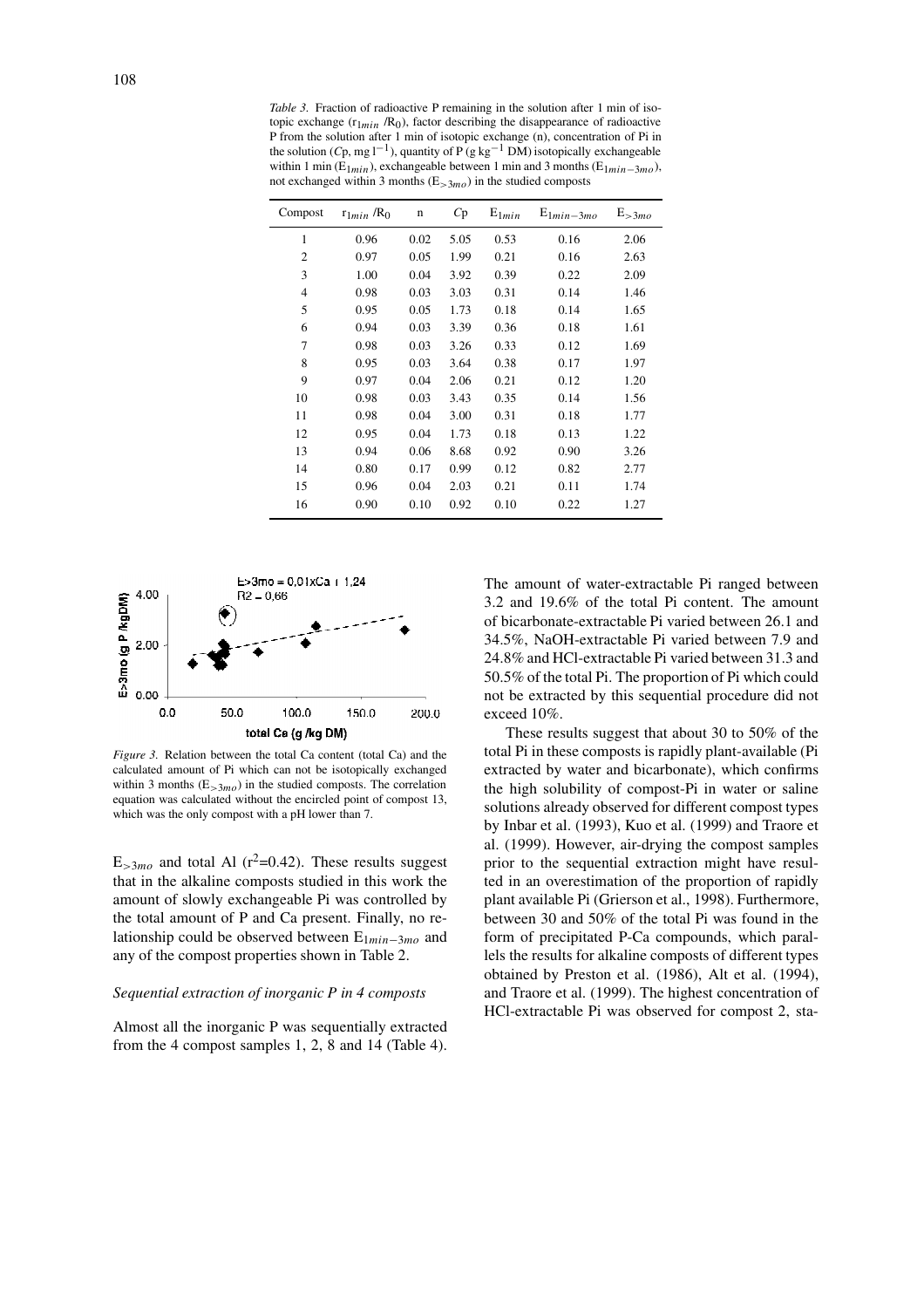*Table 4.* Sequential extraction of inorganic P (g kg<sup>-1</sup> DM) in 4 composts

| Compost          |               | 2          | 8          | 14         |
|------------------|---------------|------------|------------|------------|
| Extractant       |               |            |            |            |
| H <sub>2</sub> O | $0.54(0.02)*$ | 0.31(0.03) | 0.41(0.01) | 0.12(0.01) |
| NaHCO3           | 0.74(0.02)    | 0.78(0.01) | 0.87(0.03) | 0.99(0.01) |
| <b>NaOH</b>      | 0.40(0.01)    | 0.27(0.03) | 0.20(0.01) | 0.92(0.06) |
| HC1              | 0.86(0.06)    | 1.51(0.14) | 0.91(0.15) | 1.32(0.15) |
| Residual Pi      | 0.21          | 0.12       | 0.13       | 0.36       |
|                  |               |            |            |            |

∗Each value is the mean of four replicates, standard deviation in brackets.



*Figure 4.* MAS <sup>31</sup>P NMR spectra of four composts (isotropic chemical shift  $\delta_{iso}$ ; spinning side bands SSB) obtained with the single pulse (SP) sequence. Chemical shifts are relative to external 85% aqueous  $H_3PO_4$  at 0 ppm.

bilized with lime, which probably led to an increased precipitation of P-Ca compounds.

### *Solid-State MAS*31*P NMR spectroscopy*

The MAS <sup>31</sup>P NMR spectra of the four unextracted compost samples 1, 2, 8 and 14 obtained with the single pulse sequence (SP) are very similar (Figure 4). Considering that S/N increases with the square root of the number of scans (NS), the much higher number of scans needed to obtain a spectrum for compost 1 with a signal to noise ratio similar to the S/N ratio obtained with the 3 other composts (Tables 5 a & b) confirm qualitatively the lower total P content of compost 1 measured in wet chemistry (Table 2). All spectra exhibit a broad signal with isotropic chemical shifts  $\delta_{iso}$ between 2.7 and 3.4 ppm. In case of the composts 2, 8 and 14, shoulders located upfield of the main signal are observed between 0 and −5 ppm. The spinning side bands (SSB) indicate that the MAS fre-



*Figure 5.* Comparison of the MAS <sup>31</sup>P NMR spectra of unextracted composts 1 and 2 obtained with the single pulse (SP) and cross polarization (CP) sequences. Chemical shifts are relative to external 85% aqueous H3PO4 at 0 ppm.

quency of 8 kHz is small compared to the  $3^{1}P$  chemical shift anisotropy of the samples (Figure 4). The halfwidth  $\Delta v_{1/2}$  of the peaks varies for the four composts between 469 and 849 Hz. In the cross polarization (CP) sequence a symmetric broad resonance (*ν*1*/*<sup>2</sup> of 1507 Hz) is observed for compost 1 at  $\delta_{iso}$  of 0.4 ppm (Figure 5). For compost 2 an asymmetric peak is observed with  $\Delta v_{1/2}$  of 1128 Hz and  $\delta_{iso}$  of 2.9 ppm with a shoulder at 0 ppm. Obviously for both samples, the group of P sites at higher field is faster polarized, assuming that the contact time of 2 ms is short with respect to the proton-phosphorus distance of two and more bonds.

The different extractants used in the sequential extraction had little effect on the SP and CP spectra obtained for compost 1 (Table 5a). The only clear trend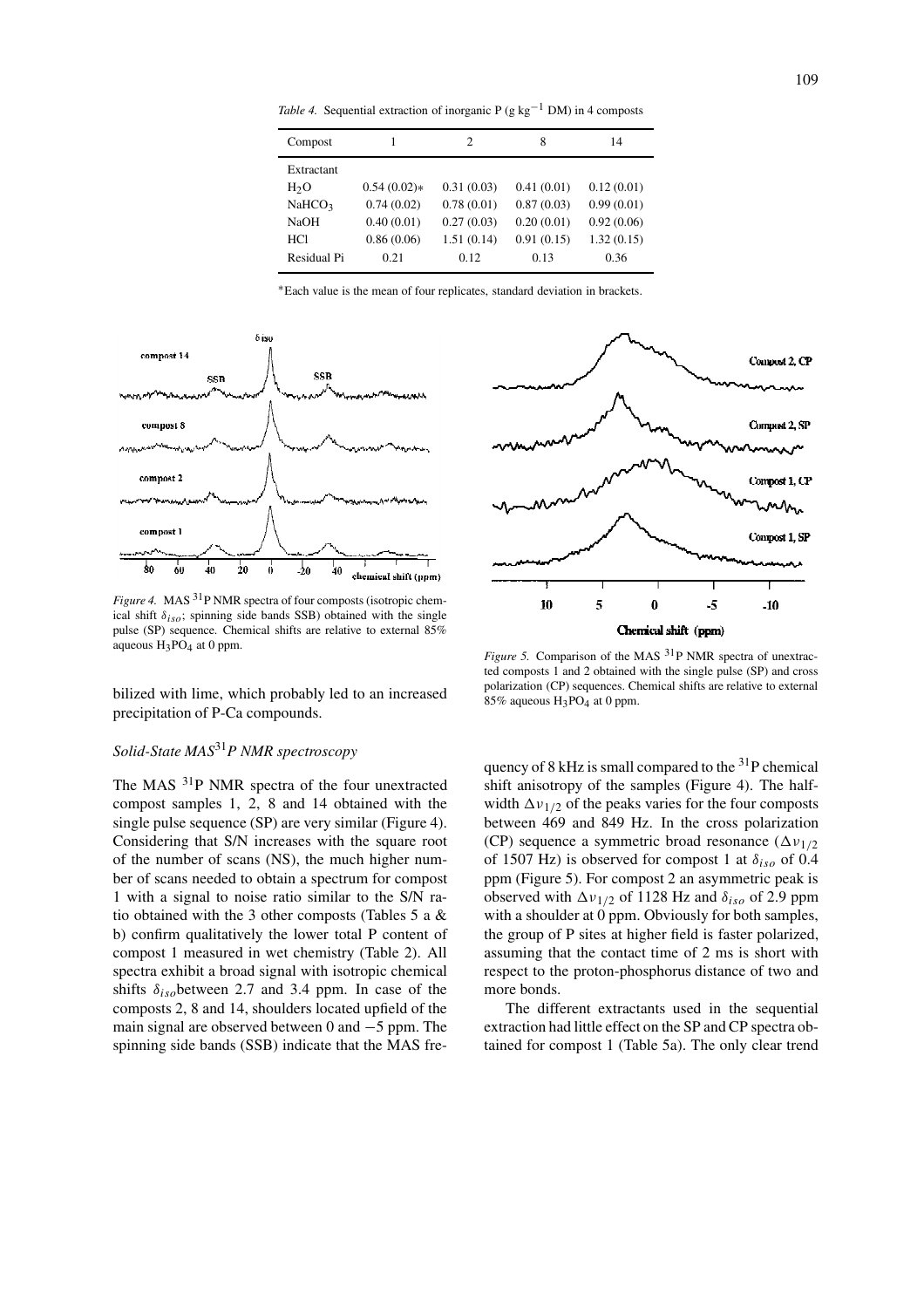*Table 5a.* MAS 31P NMR results (chemical shift *δiso*; peak width at half height *ν*1*/*2; number of scans NS; signal/noise ratio X: 1) obtained with single pulse (SP) and cross polarization (CP) sequences for compost 1 after various steps of the sequential extraction. Chemical shifts are referenced to aqueous 85% H3PO4 at 0 ppm. For noise reduction without window function the first 256 time domain data points (TD*used* ) of the free induction decay (2 k) were Fourier transformed into 16 k data points (8 k real part)

| Compost | Extraction sequence                           | Sequence  | $\delta$ iso<br>(ppm) | $\Delta v_{1/2}$<br>(Hz) | <b>NS</b> | Signal/noise<br>ratio $(X)$ | Rotation<br>frequency (kHz) |
|---------|-----------------------------------------------|-----------|-----------------------|--------------------------|-----------|-----------------------------|-----------------------------|
|         | unextracted                                   | <b>SP</b> | 2.7                   | 849                      | 2621      | 27                          | 6                           |
|         | unextracted                                   | CP        | 0.4                   | 1507                     | 12587     | 15                          | 8                           |
|         | H <sub>2</sub> O                              | <b>SP</b> | 2.7                   | 692                      | 2615      | 55                          | 6                           |
|         | H <sub>2</sub> O                              | CP        | 0.4                   | 1359                     | 16384     | 23                          | 8                           |
|         |                                               |           | shoulder at $-5$      |                          |           |                             |                             |
|         | $H2O$ and NaHCO <sub>3</sub>                  | <b>SP</b> | 2.1                   | 898                      | 713       | 12                          | 6                           |
|         | $H_2O$ , NaHCO <sub>3</sub>                   | CP        | 2.9                   | 1640                     | 16384     | 13                          | 8                           |
|         | $H_2O$ , NaHCO <sub>3</sub> and NaOH          | <b>SP</b> | 2.6                   | 758                      | 3072      | 23                          | 6                           |
|         | H <sub>2</sub> O, NaHCO <sub>3</sub> and NaOH | CP        | $\overline{0}$        | 1535                     | 16384     | 7                           | 8                           |

*Table 5b.* MAS <sup>31</sup>P NMR results (chemical shift *δ*iso; peak width at half height Δ $\nu_{1/2}$ ; number of scans NS; signal/noise ratio X: 1) obtained with single pulse (SP) and cross polarization (CP) sequences for compost 2 after various steps of the sequential extraction and for composts 8 and 14. Chemical shifts are referenced to aqueous 85% H<sub>3</sub>PO<sub>4</sub> at 0 ppm. For noise reduction without window function the first 256 time domain data points (TD*used* ) of the free induction decay (2 k) were Fourier transformed into 16 k data points (8 k real part)

| Compost        | Extraction sequence                           | Sequence  | $\delta$ iso<br>(ppm)                     | $\Delta v_{1/2}$<br>(Hz) | <b>NS</b> | Signal/noise<br>ratio $(X)$ | Rotation<br>frequency (kHz) |
|----------------|-----------------------------------------------|-----------|-------------------------------------------|--------------------------|-----------|-----------------------------|-----------------------------|
| 2              | unextracted                                   | <b>SP</b> | 3.4<br>shoulder between                   | 594                      | 368       | 18                          | 6                           |
| $\overline{2}$ | unextracted                                   | CP        | $0$ and $-4$<br>2.9<br>shoulder at $-0.2$ | 1128                     | 16384     | 33                          | $\,8\,$                     |
| $\overline{2}$ | H <sub>2</sub> O                              | SP        | 3.0<br>shoulder between                   | 441                      | 2048      | 85                          | $\tau$                      |
| $\overline{2}$ | H <sub>2</sub> O                              | CP        | $-1$ and $-7$<br>3.5<br>shoulder at 0.2   | 929                      | 2048      | 16                          | $\tau$                      |
| $\overline{2}$ | H <sub>2</sub> O and NaHCO <sub>3</sub>       | <b>SP</b> | 2.7<br>shoulder at $-1.3$                 | 677                      | 618       | 32                          | 6                           |
| $\overline{2}$ | $H2O$ and NaHCO <sub>3</sub>                  | CP        | 1.2<br>shoulder at $-2.8$                 | 1229                     | 16348     | 23                          | 8                           |
| $\sqrt{2}$     | $H2O$ , NaHCO <sub>3</sub> and NaOH           | <b>SP</b> | 2.7                                       | 716                      | 2836      | 33                          | 6                           |
| $\mathfrak{2}$ | H <sub>2</sub> O, NaHCO <sub>3</sub> and NaOH | CP        | $\theta$                                  | 1494                     | 16384     | 9                           | 8                           |
| $\,8\,$        | unextracted                                   | <b>SP</b> | 2.9<br>shoulder between<br>$0$ and $-5$   | 714                      | 368       | 18                          | 6                           |
| 14             | unextracted                                   | <b>SP</b> | 3.2<br>shoulder between 1<br>and $-5$     | 469                      | 368       | 23                          | 6                           |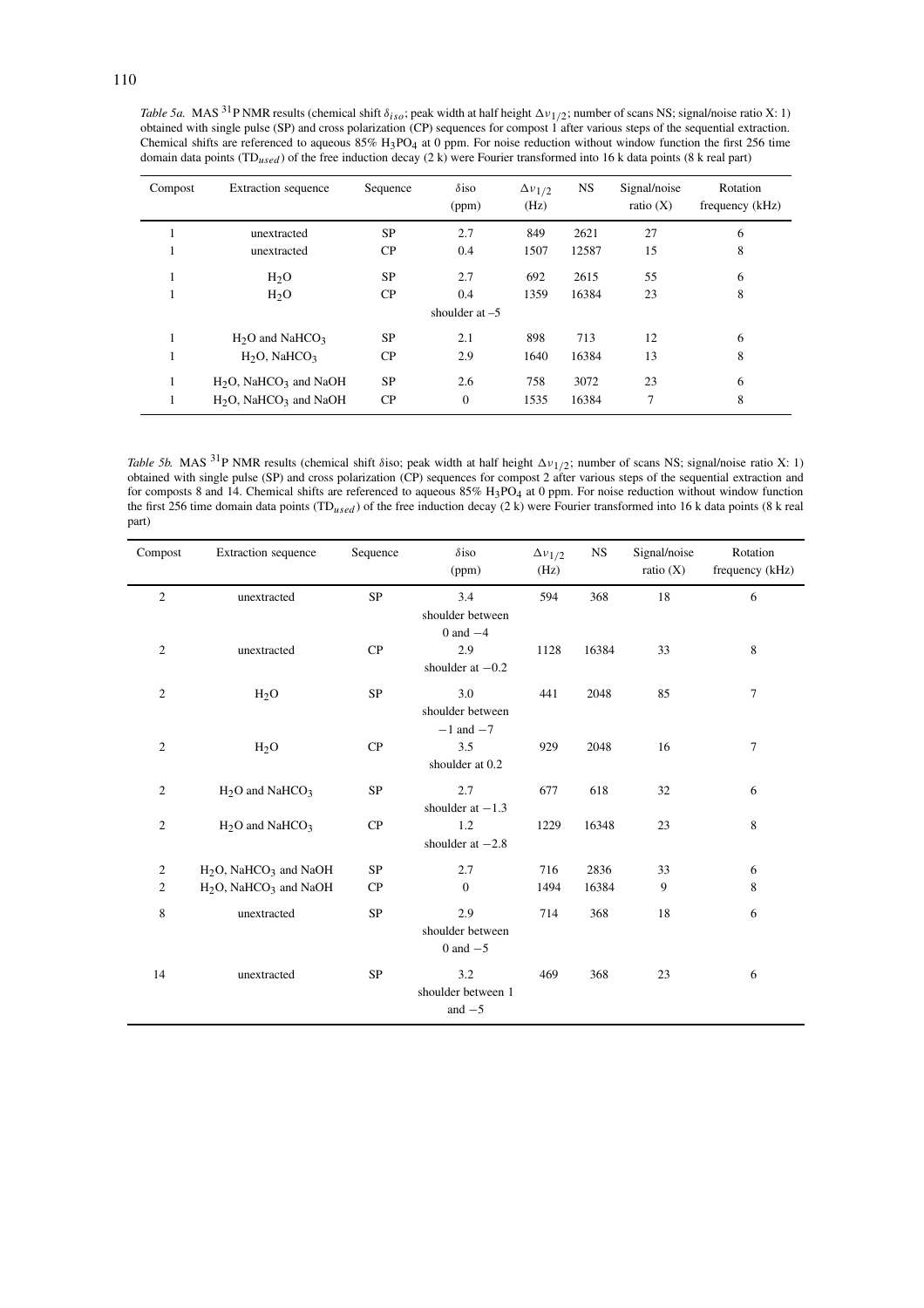

*Figure 6.* Comparison of the MAS <sup>31</sup>P NMR spectra of composts 1 and 2 extracted successively with  $H_2O$ , NaHCO<sub>3</sub> and NaOH obtained with the single pulse (SP) and cross polarization (CP) sequences. Chemical shifts are relative to external 85% aqueous H3PO4 at 0 ppm.

is a decrease of the S/N ratio for the same number of scans in the CP sequence between the sample extracted with  $H_2O$  and the sample extracted with  $H_2O$ , NaHCO<sub>3</sub> and NaOH whereas in the SP sequence the S/N ratio of the unextracted sample was not different from that of the sample extracted with  $H_2O$ , NaHCO<sub>3</sub> and NaOH. This result suggests that the sequential extraction caused a larger extraction of rapidly polarizable  $31P$  nuclei from the solid than of slowly polarizable P.

For the extracted samples of compost 2 the *δiso*value has a trend to higher field, indicating that a low field component of P has been extracted (Table 5b). Finally, both the SP and CP sequences show that the shoulder located in the unextracted sample of compost 2 upfield of the main signal between 0 and −4 ppm disappears after the NaOH extraction (Figures 5 and 6).

According to the higher S/N observed for compost 2 with comparable scan numbers the amount of unextracted P remains higher in this compost after each step of the extraction than in compost 1. Obviously compost 1 contains more P which is extractable with  $H<sub>2</sub>O$ , NaHCO<sub>3</sub> as well as with NaOH than compost 2 confirming the results obtained with wet chemistry (Table 4).

The natural hydroxyapatite and the fluoroapatites studied as reference compounds have *δiso* values

*Table 6.* MAS 31P NMR results (chemical shift *δ*iso; peak width at half height  $\Delta v_{1/2}$ ) obtained for the reference compounds (CP sequence: contact time 1 ms, relaxation delay 5 s; rotation frequency 8 kHz, except for DNA (7 kHz)) Chemical shifts are referenced to aqueous 85%  $H_3PO_4$  at 0 ppm. The free induction decays (4 k time domain data points, TD) were Fourier transformed into 16 k data points (8 k real part)

| Compound                               | $\delta$ iso<br>(ppm) | $\Delta v_{1/2}$<br>(Hz) |
|----------------------------------------|-----------------------|--------------------------|
| $CaHPO4$ .2 H <sub>2</sub> O (DCDP)    | 1.1                   | 93                       |
|                                        | $-1.8$                | a)                       |
|                                        | $-7.7$                | 77                       |
| $Ca(H_2PO_4)$ . H <sub>2</sub> O (MCP) | $-0.3$                | 185                      |
|                                        | $-4.7$                | 170                      |
| Hydroxyapatite (OHA)                   | 2.2                   | 249                      |
| Fluoroapatite 1 (FA1)                  | 2.7                   | 316                      |
| Fluoroapatite 2 (FA2)                  | 2.5                   | 125                      |
| Fluoroapatite 3 (FA3)                  | 2.0                   | 342                      |
|                                        | $-10.9$               | 286                      |
| Myoinositol Hexaphosphate (I6P)        | $-2.1$                | 1130                     |
| Deoxyribonucleic acid (DNA)            | $-1.0$                | 566                      |
|                                        |                       |                          |

a) Partly resolved.

between 2.0 and 2.7 ppm (Table 6) which are in the range of the *δiso* values observed for natural and synthetic condensed calcium phosphates such as octacalciumphosphate, hydroxy-, fluoro- and carbonatoapatites (Rothwell et al., 1980; Aue et al., 1984; Belton et al., 1988; Wu et al., 1994; Vogel et al., 1996). These results suggest that a large fraction of compost-Pi is present in the form of condensed calcium phosphates such as apatites or octacalcium phosphates. The sequential extraction gives results consistent with this assignment since  $\delta_{iso}$  of the solid residues with the SP sequence remains between 2.1 and 3.0 after NaOHextraction (Tables 5a & b; Figure 6). These condensed calcium phosphates are neither soluble in water nor in bicarbonate and NaOH. The extraction of  $31P$  nuclei with  $\delta_{iso}$  ranging from 2.7 and 3.4 ppm from compost 2 during the sequential extraction (Table 5b) suggests that P-Ca rich colloidal materials were also removed during the extraction. The reference compounds for organic P species (DNA and I6P) studied exhibit chemical shifts  $\delta_{iso}$  of  $-1.0$  and  $-2.1$  ppm (Table 6). These are in the range of chemical shifts of various organic P compounds measured in the liquid state (Pant et al., 1999). Therefore, the shoulder located upfield from the main peak of the composts could be assigned to the presence of organic P species.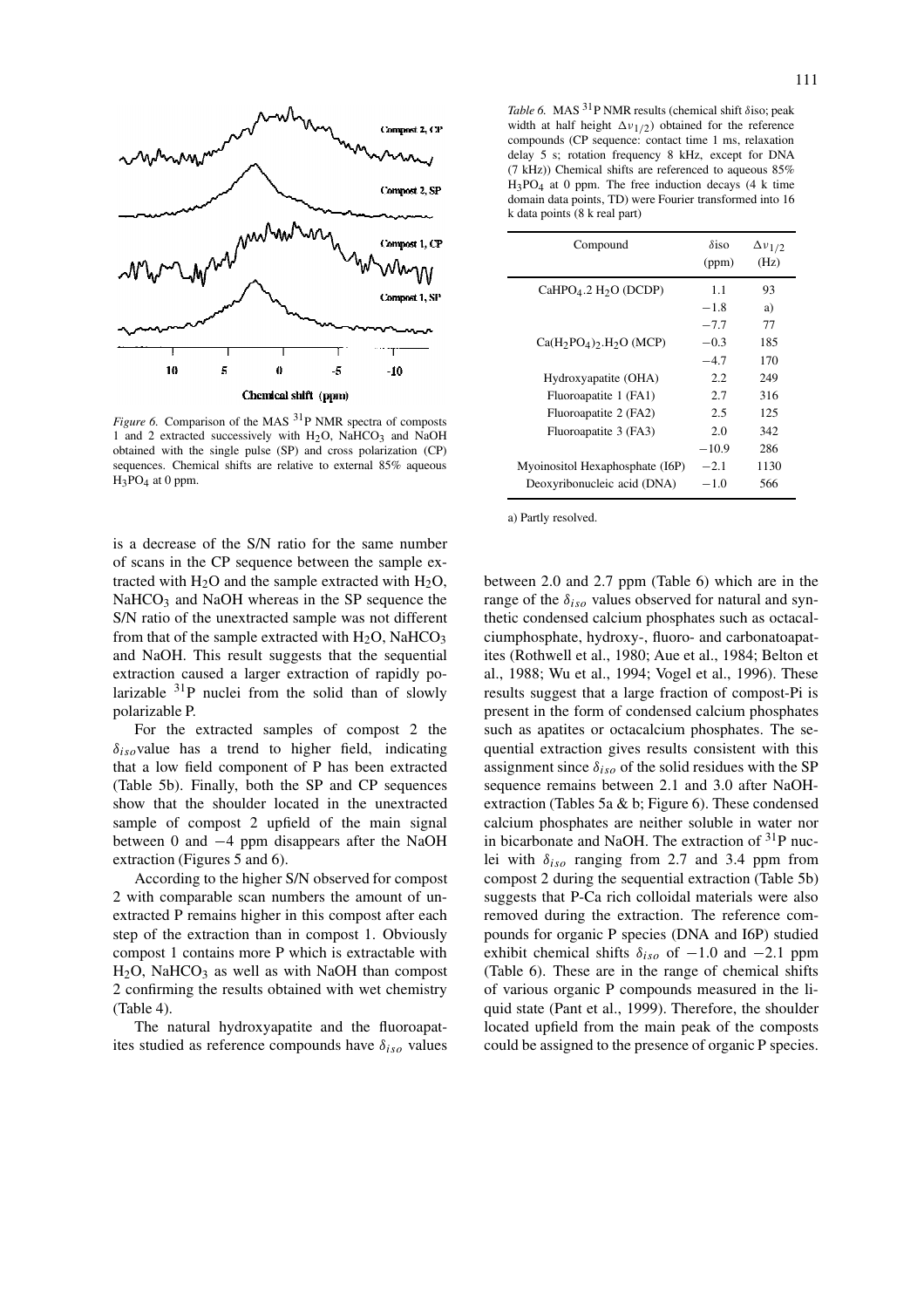This assignment is consistent with the disappearance of this shoulder after the NaOH extraction since organic P compounds are soluble in NaOH. Finally, the presence of soluble orthophosphates such as monocalcium phosphate is also probable since its *δiso* is around 0 ppm (Table 6). The broad signals observed with the CP sequence show that a large proportion of the  $^{31}P$ nuclei is located in the close vicinity of  ${}^{1}H$  nuclei, in agreement with the presence of protons in all of the P species assigned above.

The half-width  $\Delta v_{1/2}$  of the peaks gives also relevant information. The  $\Delta v_{1/2}$  observed for the compost samples before and after extraction is much larger than that of natural apatites (Table 6), which itself is much larger than  $\Delta v_{1/2}$  reported for synthetic crystallized calcium phosphates (Belton et al., 1988). This could be related (i) to the structural inhomogeneity of the 31P nuclei present in the compost samples (i.e. to the presence of a mixture of P species each with a large number of different magnetic sites), (ii) to the presence of poorly ordered minerals and (iii) to the presence of paramagnetic impurities (e.g. Fe, Table 2) or most probably to a combination of these three origins. This reasoning suggests then that the P-Ca species present in composts are not well crystallized as observed by Frossard et al. (1994) on sludge-P, and is coherent with the known ability of organic substances to inhibit the crystallization of apatites or octacalcium phosphates (Inskeep and Silvertooth, 1988).

#### **Conclusions**

The different approaches used in this investigation (isotopic exchange, sequential extraction and solidstate  $31P$  NMR) demonstrate the presence of a complex mixture of inorganic P species Pi in the studied composts.

Solid-state MAS <sup>31</sup>P NMR results strongly suggest in alkaline composts the presence of a range of scarcely soluble and ill-crystallized Ca-P compounds such as apatites or octacalcium phosphates. This evidence, together with the correlation observed between total Ca in the 15 alkaline composts (all except compost 13) and the amount of Pi which can not be isotopically exchanged within 3 months, suggests that the slowly or non-exchangeable Pi in these composts is bound to Ca in the form of apatites or octacalcium phosphates. From an agronomic point of view this fraction of compost-P will probably have a low availability to plants in neutral and alkaline soils (Fardeau

et al., 1988). Isotopic exchange experiments and sequential extraction show that the composts contain relatively large concentrations of rapidly available Pi confirming results obtained in previous studies (Inbar et al.,1993; Kuo et al.,1999; Traore et al., 1999). The amount of water-soluble Pi, and the amount of P isotopically exchangeable in 1 min are correlated with the total N, C and P content. These relations could be due to: (i) the composition of the organic wastes themselves since these are the original sources of N and P of the composts, (ii) the presence of organic substances which can inhibit the precipitation of Pi in insoluble forms such as apatite or octacalcium P (Inskeep and Silvertooth, 1988), and/or (iii) to mineralisation of organic and microbial P caused by air-drying the composts before analysis (Grierson et al., 1998). The strong correlation between total N and *C*p allows the use of total N to predict for this type of compost the amount of rapidly plant-available Pi. However, since during their preparation composts can be subjected to drying and rewetting cycles, their effect on organic and microbial P mineralisation, and more generally on orthophosphate release should be further studied.

#### **Acknowledgements**

The authors thank J. Fuchs (Frick, Switzerland) and K. Schleiss (Baar, Switzerland) for their help in selecting the compost samples, C. Faisse (ENSAIA, Nancy, France) for assistance, Dr. P. Brack (Department of Earth Sciences, ETH Zurich, Switzerland) for lending the apatites used as references, and the Research Commission of the ETH Zurich for financial support.

#### **References**

- Alt D, Peters I & Fokken H (1994) Estimation of phosphorus availability from composts and compost/peat mixtures by different extraction methods. Comm Soil Sci Plant Anal 25: 2063–2080
- Aue WP, Roufosse AH, Glimcher MJ & Griffin RG (1984) Solid state phosphorus 31 nuclear magnetic resonance studies of synthetic solid phases of calcium phosphate: Potential models of bone minerals. Biochem J 23: 6110–6114
- Belton PS, Harris RK & Wilkes PJ (1988) Solid state phosphorus 31 NMR studies of synthetic inorganic calcium phosphates. J Chem Solids 49: 21–27
- Bezzola LC, Lopez SC & Barbaro NO (1994) Effectiveness of different phosphatic fertilizers measured using labelled superphosphate and phosphorus taken up by plants. Fert Res 39: 31–37
- Candinas T, Golder E, Kupper T & Besson JM (1999) Nähr- und Schadstoffe im Kompost. Agrarforschung 6: 421–424